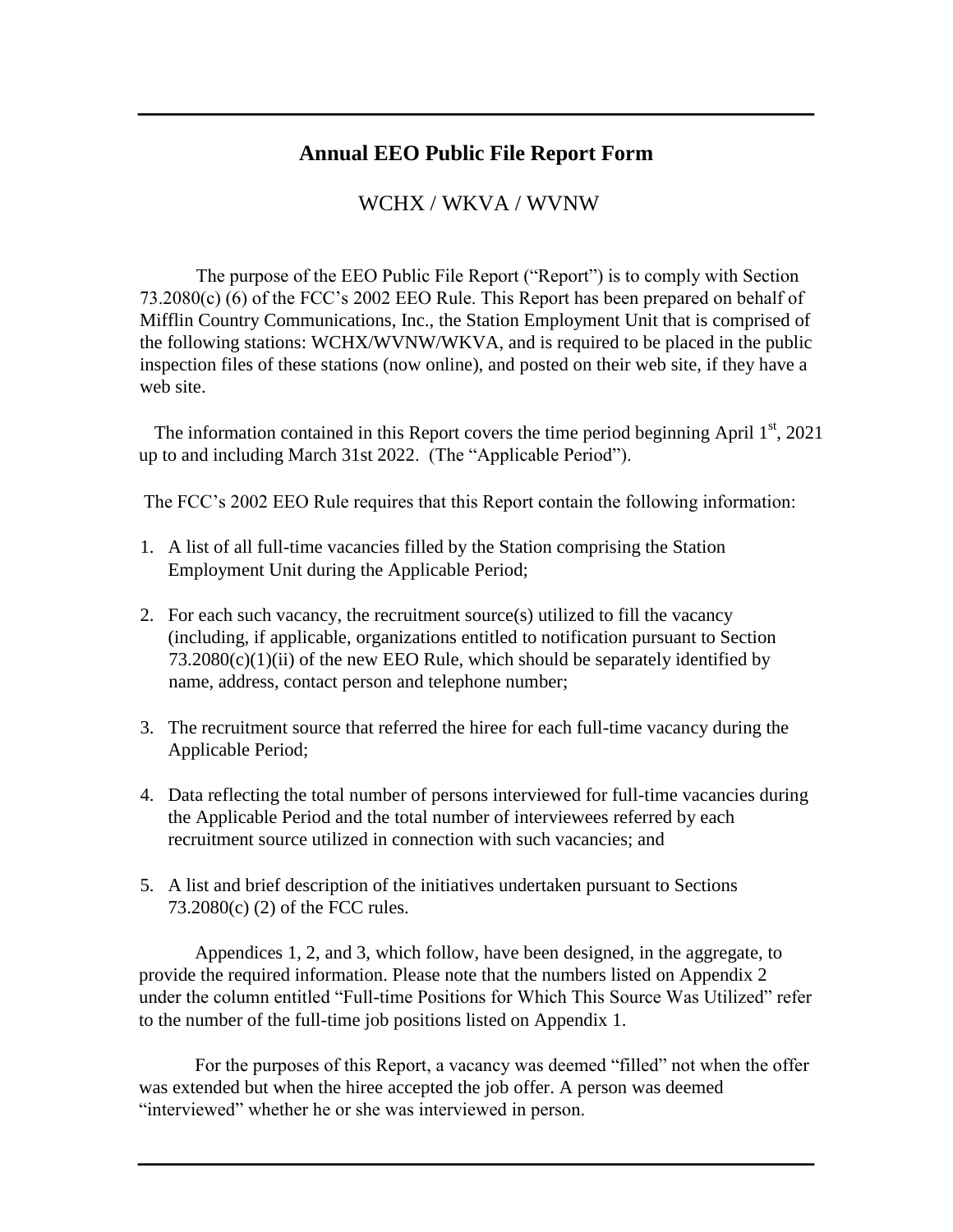### Appendix 1 to Annual EEO Public File Report Form

# Covering the Period from April 1<sup>st</sup> 2021 to March 31, 2022

# Stations Comprising Station Employment Unit: WCHX/WVNW/WKVA

### Section 1: Vacancy Information

|    | <b>Full-time Positions</b><br>Filled By job Title | Recruitment Source of<br>Hiree | <b>Total Number of Interviewees</b><br>from All sources for This<br>Position |
|----|---------------------------------------------------|--------------------------------|------------------------------------------------------------------------------|
| #1 | <b>Account Executive</b>                          |                                |                                                                              |
| #2 | Media Sales Manager                               |                                |                                                                              |

Total Number of Persons Interviewed During Applicable Period: 3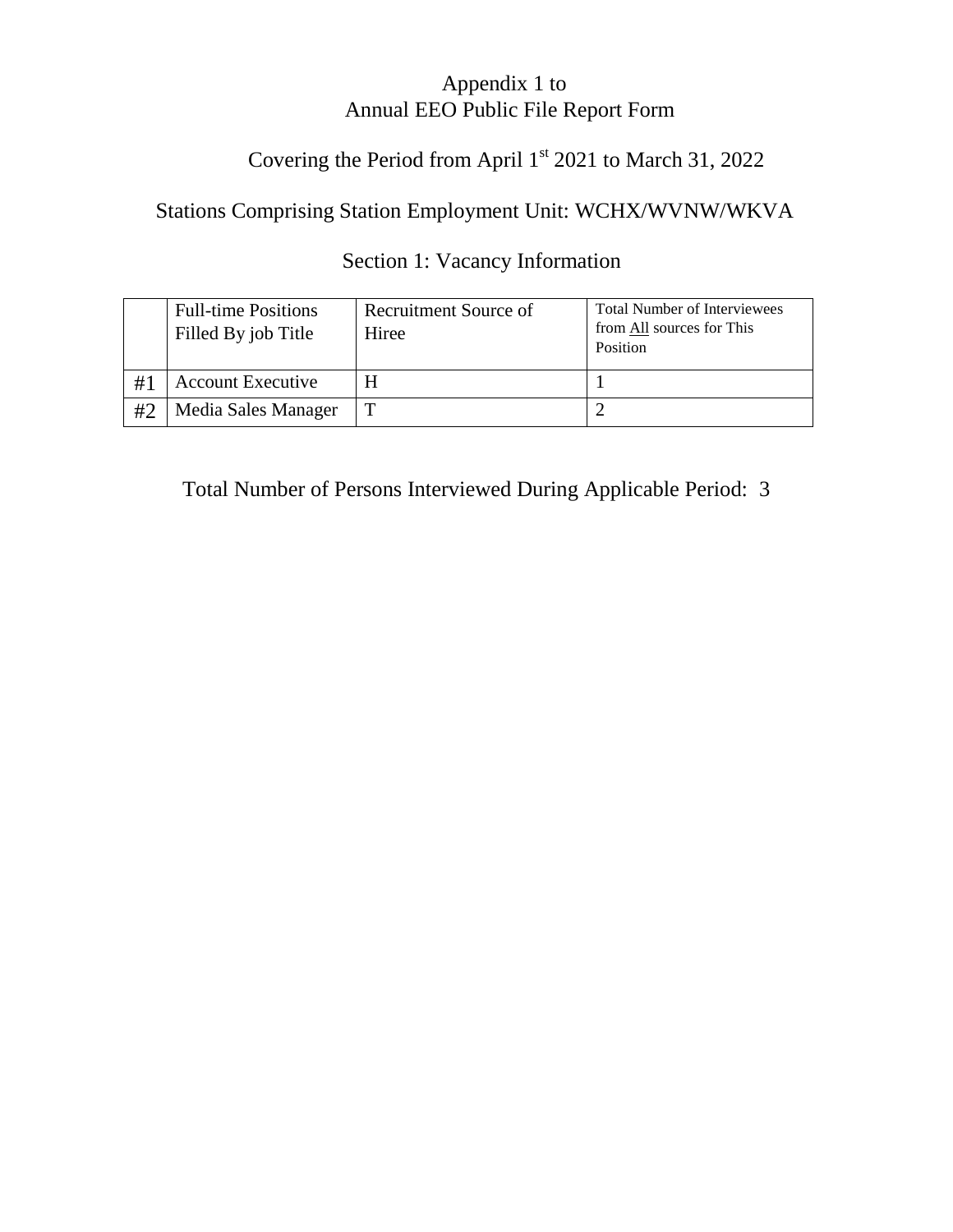# Appendix 2 to Annual EEO Public File Report Form

Covering the Period from April  $1<sup>st</sup>$ , 2021 to March 31 $<sup>st</sup>$ , 2022</sup> Stations Comprising Station Employment Unit: WCHX/WKVA/WVNW Section

#### 2: Recruitment Source Information

|              | <b>Recruitment Source</b>                           | <b>Total Number of</b>   | <b>Full-time Positions</b> |
|--------------|-----------------------------------------------------|--------------------------|----------------------------|
|              | (Name, Address, Telephone Number,                   | Interviewees This Source | for                        |
|              | <b>Contact Person</b> )                             | Has Provided During This | Which This Source          |
|              |                                                     | Period (If Any)          | Was Utilized               |
| A            | Juniata College<br><b>Office of Career Services</b> |                          |                            |
|              | 1700 Moore Street                                   |                          | #1                         |
|              | Huntingdon, PA 16652                                |                          |                            |
|              | 877-586-4282                                        |                          |                            |
| B            | Susquehanna University                              |                          |                            |
|              | 514 University Avenue                               |                          |                            |
|              | Selinsgrove, PA 17870                               |                          |                            |
|              | 570-374-0101                                        |                          |                            |
| C            | Pennsylvania State University                       |                          |                            |
|              | Nittany Lion Alumni Career Network                  |                          |                            |
|              | 201 Old Main                                        |                          | #1                         |
|              | University Park, PA 16802                           |                          |                            |
|              | 814-865-4700                                        |                          |                            |
| D            | The Lewistown Sentinel                              |                          |                            |
|              | 352 Sixth Street                                    |                          |                            |
|              | Lewistown, PA 17044                                 |                          |                            |
|              | 717-248-6741                                        |                          |                            |
|              | Michele Jordan mjordan@lewistownsentinel.com        |                          |                            |
|              | or Marge Searer msearer@lewistownsentinel.com       |                          |                            |
| E            | WCHX/WVNW/WKVA On-Air Announcements                 |                          | #1, #2                     |
|              | and station websites                                |                          |                            |
| F            | Pennsylvania Association of Broadcasters (PAB)      |                          |                            |
|              | 8501 Paxton Street                                  |                          | #1, #2                     |
|              | Hummelstown, PA 17036                               |                          |                            |
|              | 717-482-4820 (user posting)                         |                          |                            |
| G            | Lewistown PA Career Link                            |                          |                            |
|              | <b>MCIDC Plaza</b>                                  |                          |                            |
|              | 6395 SR 103N<br>Lewistown, PA 17044                 |                          | #1, #2                     |
|              | 717-248-4942                                        |                          |                            |
|              | Amanda Peachy                                       |                          |                            |
| H            | Word of Mouth/Referral                              | $\mathbf{1}$             | #1, #2                     |
| $\bf{I}$     | Career/Job Fairs/Application Pool                   |                          | #1, #2                     |
| $\bf J$      | <b>Internal Postings</b>                            |                          |                            |
|              |                                                     |                          |                            |
| K            | All Access.com (user posting)                       |                          | #1, #2                     |
| L            | Radio-Info.com (user posting)                       |                          |                            |
| M            | Country Aircheck (user submission)                  |                          |                            |
| N            | AirTalents.com (user posting)                       |                          |                            |
| $\mathbf{O}$ | Indeed.com (user posting)                           |                          |                            |